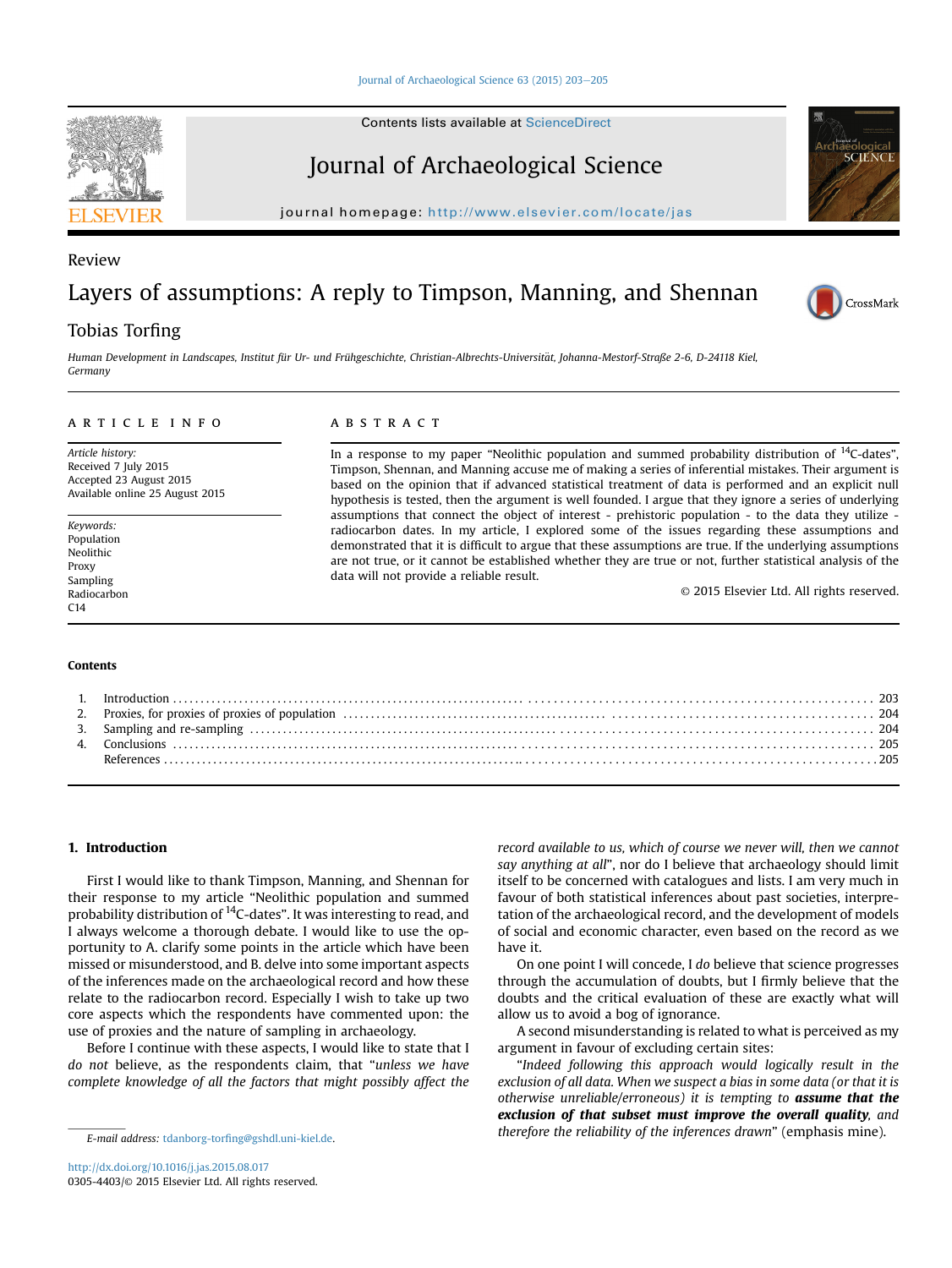This was not an assumption made in the article, as clearly stated: "the result is not a more "accurate" population model, as the sites clearly exist and were used in the past." (Torfi[ng, 2015](#page-2-0), section 2., see also section 3.1 and 3.2 of the article for parallel quotes). Instead, I pose some questions (or doubts), regarding the results "How do we compare the population "signature" of very diverse types of sites? Is estimation on all sites better or worse than those made on settlements alone?" (Torfi[ng, 2015](#page-2-0), section 3.1). I do not answer these questions, since we cannot decide this beforehand. My point relates to some fundamental statistical considerations that need to be evaluated before sampling and statistical calculations are processed. The most important is the simple question: How does our proposed data-set relate to the questions we wish to answer? This is related to the nature of proxies and sampling, discussed below. I would never argue against the fact that shell middens, megaliths, or single burials, as well as settlements, are all reflections of past activities and thus related to population. The point is that we cannot assume that they are comparably equal traces of past populations across time and space, and thus calculating a combined input is only correct if it can be demonstrated that there is no major variation between the different site categories during the period investigated.

This comes back to the base premise of dates as data, proposed by [Rick \(1987\)](#page-2-0), which the respondents refer to. While it is true that most proponents of the method applied recognise potential problems with using radiocarbon dates, they mostly try to overcome these issues at the final step, that of the  $^{14}$ C-dates, and do not consider the formation of the record in the first place. The relevant problems lie outside the immediate calculations of the statistics and are of a more fundamental character of how to use dates as data. If we take a step back and investigate possible other reasons for the structure of the summed dataset, we will recognize that many other explanations need to be considered (Crombé and [Robinson, 2014\)](#page-2-0). These explanations might be of local, regional, or general character and need to be considered as such. In some cases it might be possible to investigate some of these biases, and some of the proponents of the method have done a very thorough job of this for their specific case, such as testing the influence of different types of dates. An example is how Williams compares detrital charcoal dates and dated hearths ([Williams, 2012,](#page-2-0) 579-580). The issue is shown by the respondents' hypothetical example of a stable SPD over a long time with a 300 year peak related to monument building. I agree with them that we cannot be sure whether this signifies an increase in population, or if the population is overestimated or underestimated. That is the entire point: we cannot know. We have no access to independent data that tells us how to "weigh" different kinds of sites against each other. What remains is that a passage grave is preserved better than a single grave, and that it might already from the onset represent a very different population signature. Thus, in cases of changes in site use, we have no way of evaluating the input related to the output, no matter how sophisticated our statistics.

#### 2. Proxies, for proxies of proxies of population

The first aspect I wish to discuss is proxies, which I find a useful, or even indispensible tool in our archaeological tool box. I agree with the respondents that a proxy cannot be categorised as either valid or invalid. However, we do need to continuously question the validity of any proxy. I did not conclude that radiocarbon dates were not valid as a population proxy, but that they were a poor proxy in situations with great changes in economic and social organisation. Why? Let us look at the underlying assumptions that are behind 14C-dates as proxies for population. The first assumption is that all people leave a comparable amount of material. If this is true, then that material is a proxy for population. The second assumption is that all the material is deposited in a similar manner that allow for equal preservation. If this is true, the preserved material is a proxy for the material left, which is a proxy for population. The third assumption is that sites from all periods and all types of material are equally excavated and dated. If this is true, the dates can be taken as a proxy for the material preserved, which is a proxy for material left, which is a proxy for population. We have to make an explicit argument that all these assumptions are approximately "true" in the specific cases, before  $14C$ -dates can be considered a good proxy. If this argument can be made, then the method applied in the studies of [Shennan et al., 2013](#page-2-0) and [Timpson](#page-2-0) [et al., 2014](#page-2-0) are indeed good at assessing biases in the calibration process and in the random variation in the samples. In my article, I investigated some of these assumptions. The first assumption is that all material left represented an equal population, but does the construction of a passage grave really reflect the same population as a single grave? Before moving on, the authors need to validate this assumption. The second assumption is that the material from different periods is preserved equally well, which is not true: The shell middens reflect a much better preservation environment than other sites (especially since the shells themselves are dated), and they are not equally used throughout the period. Similarly, there are no graves from the late Ertebølle phase, and this suggests that there is a bias due to the manner of deposition of the dead and the preservation of these remains. The final assumption is that all sites are equally excavated and dated. Here I point out that as much as 47% of the dates in one study (the Jutland region in [Hinz et al., 2012\)](#page-2-0) stem from one research project. As the respondents point out, it is a fact that at times a researcher will get unexpected dates, but it is also clear that a research project oriented at shell middens used in the Mesolithic and Early Neolithic will primarily yield Mesolithic and Early Neolithic dates.

That different social and economic settings will need different proxies is made very clear by the respondents' own ice cream example. They suggest ice cream sales can serve as a proxy for murder rate. This is true if a prior investigation shows that they have related in the past and a relation can be established (in this case through temperature). No such direct link has yet been made for the  $^{14}$ C-dates across the Mesolithic-Neolithic transition. However, it shows very elegantly that we need to establish our proxies carefully and case specifically, and that it is difficult to expand the same proxy across radical shifts in society and culture: We cannot assume that since ice cream sales is a good proxy for murder in one case, this is also true for other periods or regions, like present day Greenland, medieval London, or indeed Neolithic Europe.

#### 3. Sampling and re-sampling

Timpson, Manning, and Shennan in their response point out that the use of  $^{14}$ C-dates as a proxy has grown out of an approach of counting sites per archaeologically defined phase. This is true, and therefore the method carries over most of the problems this method entails. However, it also raises the question of sampling in archaeology. In statistics, a sample is taken from a known or well defined population (whether people, objects or events), which allows the researcher to make inferences on a subset of the known population, and then with some level of certainty, based on the number of samples, extend the results to the whole population. In archaeology we do not know the original population from which our sample is taken (since this is the object of our inquiry). This entails that we do not know *a priori* if our sample is representative. It is also difficult to "test", since we are unable to compare our sample to the original population. I am not arguing this should make us stop doing statistics, but that we need to consider this in